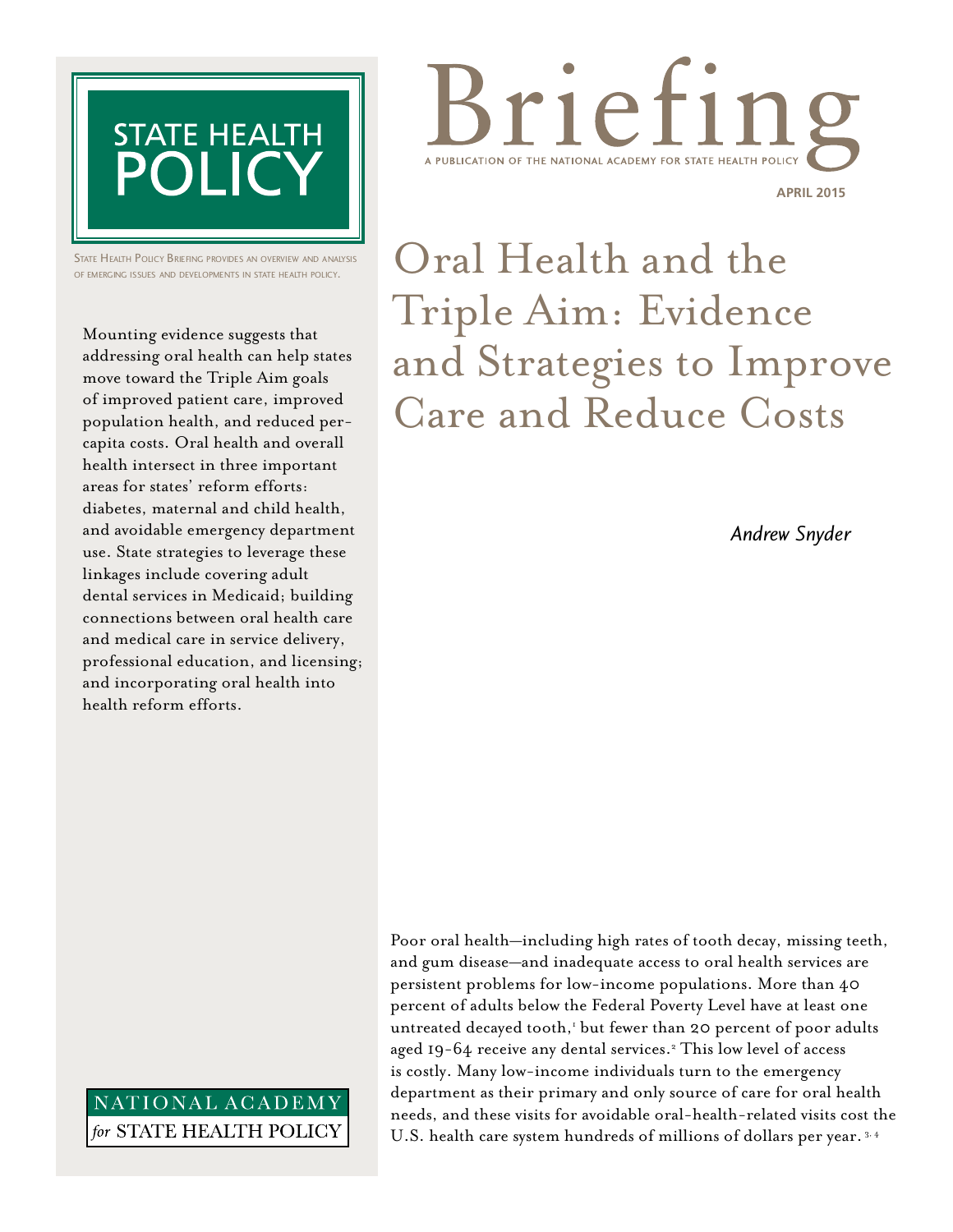Although state and federal policymakers are pursuing<br>many strategies to reform health care delivery and move toward the Institute for Healthcare Improvement's Triple Aim of improving the patient experience of care. improving the health of populations, and reducing the per-capita cost of care, oral health is very often left per-capita cost of care, oral health is very often left out of the equation.5 Accountable Care Organizations, patient-centered medical homes, and the federal State Innovation Models grant program have focused on coordinating care for patients with complex needs, delivering whole-person care that integrates primary and specialty care, including behavioral health, and addressing the drivers of health spending. Few of these initiatives, however, currently include oral health, despite a growing body of research indicating an important a growing body of research indicating an important connection between oral and physical health.

The effects of poor oral health are not limited to the mouth. In addition to pain, lost work time, poorer nutrition, and avoidable costs from failing to prevent oral disease, a variety of studies have associated oral disease with systemic health conditions including cardiovascular disease and diabetes. Several studies of private insurance claims indicate that people with diabetes receiving treatment for gum disease had total costs that were thousands of dollars lower than those who did not thousands of dollars lower than those who did not receive such treatment.<sup>0</sup>

State policymakers have an opportunity to build<br>on several notable national and state initiatives and local pilot projects that address educational and programmatic barriers to bridging oral health and programmatic barriers to bridging oral health and medical care. States seeking to pursue this opportunity can focus on coverage of adult dental benefits in care and medical care in service delivery, professional education, and licensing; and inclusion of oral health education, and licensing; and inclusion of oral health goals in broader delivery reform efforts.

This brief will describe research on oral-systemic<br>linkages, state-level experiences with incorporating oral health into reform strategies, and promising local examples. It will also describe next steps for states wishing to incorporate an oral health strategy into their reform efforts. NASHP will also be publishing a companion online toolkit for state policymakers that will companion online toolkit for state policymakers that will provide more information on areas described here.

## Oral Health's Links to Overall Health and Health Costs

A 2011 Institute of Medicine (IOM) report concluded<br>that "oral health is an integral part of overall health, and therefore, oral health care is an essential component of therefore, oral health care is an essential component of comprehensive health care. "Although oral health care"<br>"The care of the care is a care of the care of the care of the care of the care of the care of the care of the delivery, financing, and provider training systems have<br>historically been separate from medical care systems, the mouth is not separate from the rest of the body. Conditions affecting the mouth and teeth have effects Conditions affecting the mouth and teeth have effects on organs and systems throughout the body, and vice versa.

Pain from cavities and abscessed teeth can be severe,<br>and can make it difficult to engage in daily activities like eating, speaking, or smiling. Poor oral health is related eating, speaking, or smiling. Poor oral health is related to frequent school absences.<sup>8</sup> Oral cancers are very common and many cancer treatments affect oral health.<sup>9</sup><br>Many common drugs can cause dry mouth, which can increase the risk of oral health problems. The earliest increase the risk of oral health problems. The earliest manifestations of HIV often occur in the mouth. $\degree$ 

Oral health and overall health also intersect in three particular areas important to states' reform efforts: diabetes, maternal and child health, and avoidable emergency department use. The sections below describe research in each of these areas and provide examples of how adopting an oral health strategy could provide states with another way to improve patient experience, states with another way to improve patient experience, improve population health, and reduce health costs.

**DIABETES AND GUM DISEASE**<br>Diabetes is an important driver of health spending in the United States. The Centers for Disease Control and Prevention (CDC) estimates that in 2012, 29.1 million Americans had diagnosed or undiagnosed diabetes, and direct health spending related to diabetes totaled \$176 direct health spending related to diabetes totaled  $\phi$ 176 billion.11 Medicaid covered 15 percent of individuals with diagnosed diabetes in 2003. Medicaid enrollees with diabetes had annual per capita health experientures of more than \$13,000,12 compared to per capita expenditures of \$5,844 across all Medicaid enrollees for the most recent available year.<sup>13</sup>

There is a two-way relationship between gum<br>(periodontal) disease and glycemic (sugar) control in (periodontal) disease and glycemic (sugar) control in people with diabetes. Individuals with diabetes are at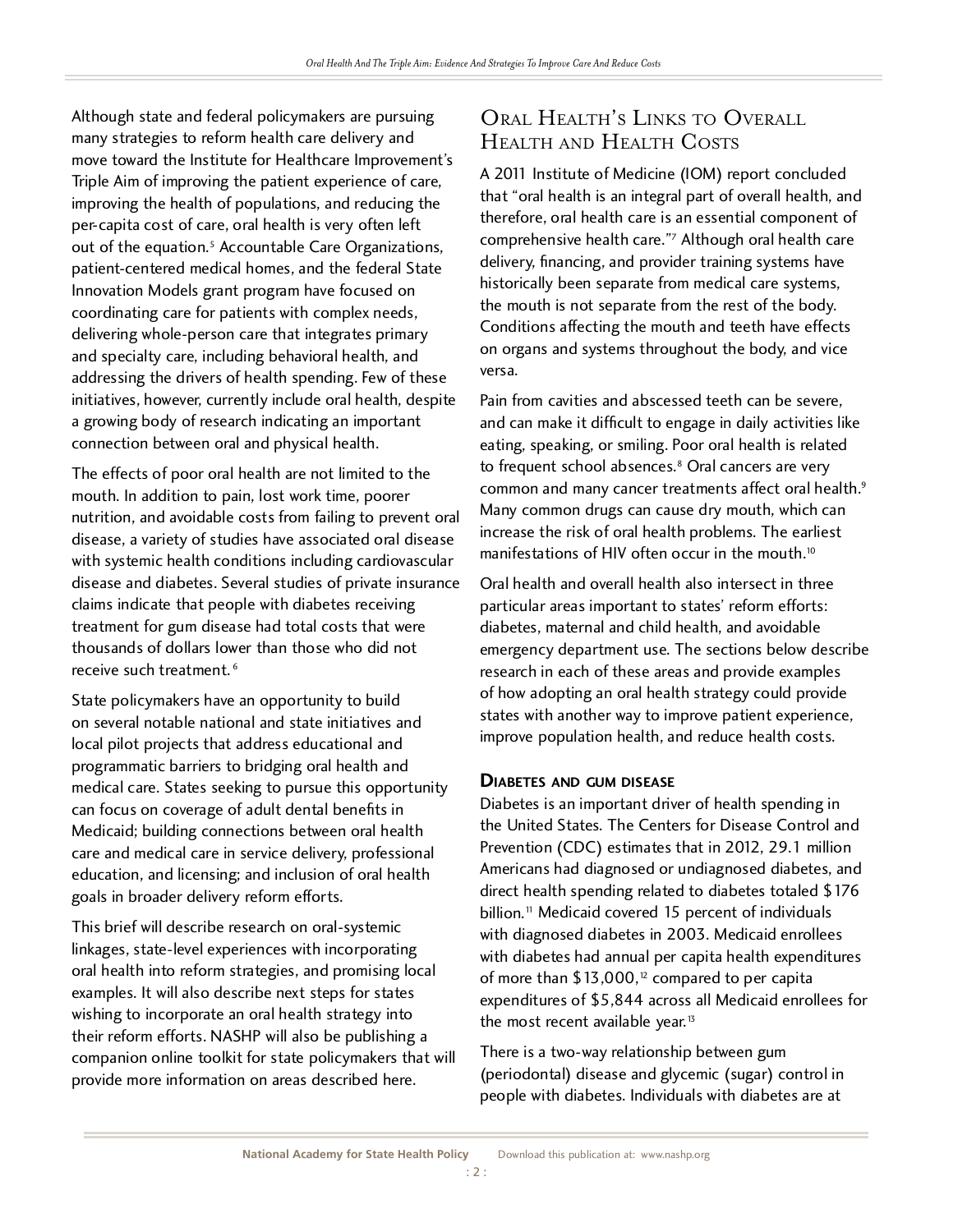much higher risk of developing gum disease, and chronic inflammation and infection from periodontal disease can make it more difficult to control blood sugar levels.''<br>'' Uncontrolled blood sugar can cause serious and costly complications, including blindness, amputation, heart disease and kidney disease.

Several studies of claims data from commercially-insured providing frequent dental cleanings and periodontal providing frequent dental cleanings and periodontal therapy to members with diabetes.<sup>15</sup>

- A study of data from United Concordia (a dental insurance company) and Highmark, Inc. (a medical insurer), published in the American Journal of Preventive Medicine, found that individuals with type 2 diabetes who received regular periodontal treatment had medical costs that averaged \$2,840 less per year, from avoided hospitalizations and less per year, from avoided hospitalizations and reduced utilization of medical services.<sup>16</sup>
- A 2006-2008 CIGNA study estimated annual<br>medical cost savings of \$2,483 per person—a 23 percent reduction-for individuals with diabetes who completed periodontal therapy, compared to who completed periodontal therapy, compared to those who started but didn't complete treatment for gum disease.<sup>17</sup>
- A 2009 study of Blue Cross Blue Shield of Michigan claims found savings of 10 percent annually in diabetes-related medical care costs from treating gum disease, and savings of between 20-40 percent for individuals with diabetes and another chronic for individuals with diabetes and another chronic condition.<sup>18</sup>

In response to studies such as these, insurers are<br>beginning to change their policies. For example, United Concordia established Smile for Health-Wellness, an integrated program of improved dental benefits and member outreach for chronic disease patients. As another example, Aetna introduced a Dental-Medical Integration program that offers enhanced benefits to members who have diabetes, cardiovascular disease. or are pregnant. Those members are eligible to receive extra preventive periodontal services with no costextra preventive periodontal services with no costsharing.<sup>19</sup> Aetna reports that program participants who visit the dentist had 17 percent lower medical claim costs, improved diabetic control, fewer major dental  $s$ ervices, and lower rates of hospital admission. $\sim$ 

## **Example in Progress**

## **Family Health Center, Marshfield,**

Family Health Center of Marshfield, Inc., a large federally qualified health center system in Wisconsin, and the Marshfield Clinic, one of the largest private group medical practices in the state, are working together on initiatives to better integrate medical and dental care for people with diabetes by taking advantage of Family Health Center's network of large dental clinics across the northern and western parts of the state. Marshfield Clinic is developing a fully integrated medical and dental electronic health record, and clinical decision support tools to assist both dentists and physicians in co-management of patients with diabetes. Family Health Center dentists at pilot sites now monitor diabetics' blood sugar in the dental office, and medical providers are able to track whether their diabetic patients are receiving treatment for gum disease, as well as conduct routine visual oral examinations along with annual foot and eye exams. Grant funding from the DentaQuest Foundation supported a pilot program, conducted in coordination with a managed care plan, to test patient education and incentive strategies to encourage individuals with incentive strategies to encourage individuals with diabetes to establish regular oral health care.<sup>24</sup> While evaluation of their integrated care projects is still ongoing, Family Health Center and Marshfield Clinic intend to expand the pilots to additional Clinic intend to expand the pilots to additional medical and dental service delivery sites in the coming year.

State policies underpin these efforts. Greg Nycz, that Wisconsin Medicaid's consistent coverage of adult dental services—including periodontal services—is critical to the FQHC's ability to expand its capacity to deliver oral health care and expand its capacity to deliver oral health care and improve access to integrated oral health services.  $\mathbb{S}$ 

When applying this evidence to public insurance<br>programs like Medicaid there are two important programs like Medicaid there are two important considerations to keep in mind. First, these studies were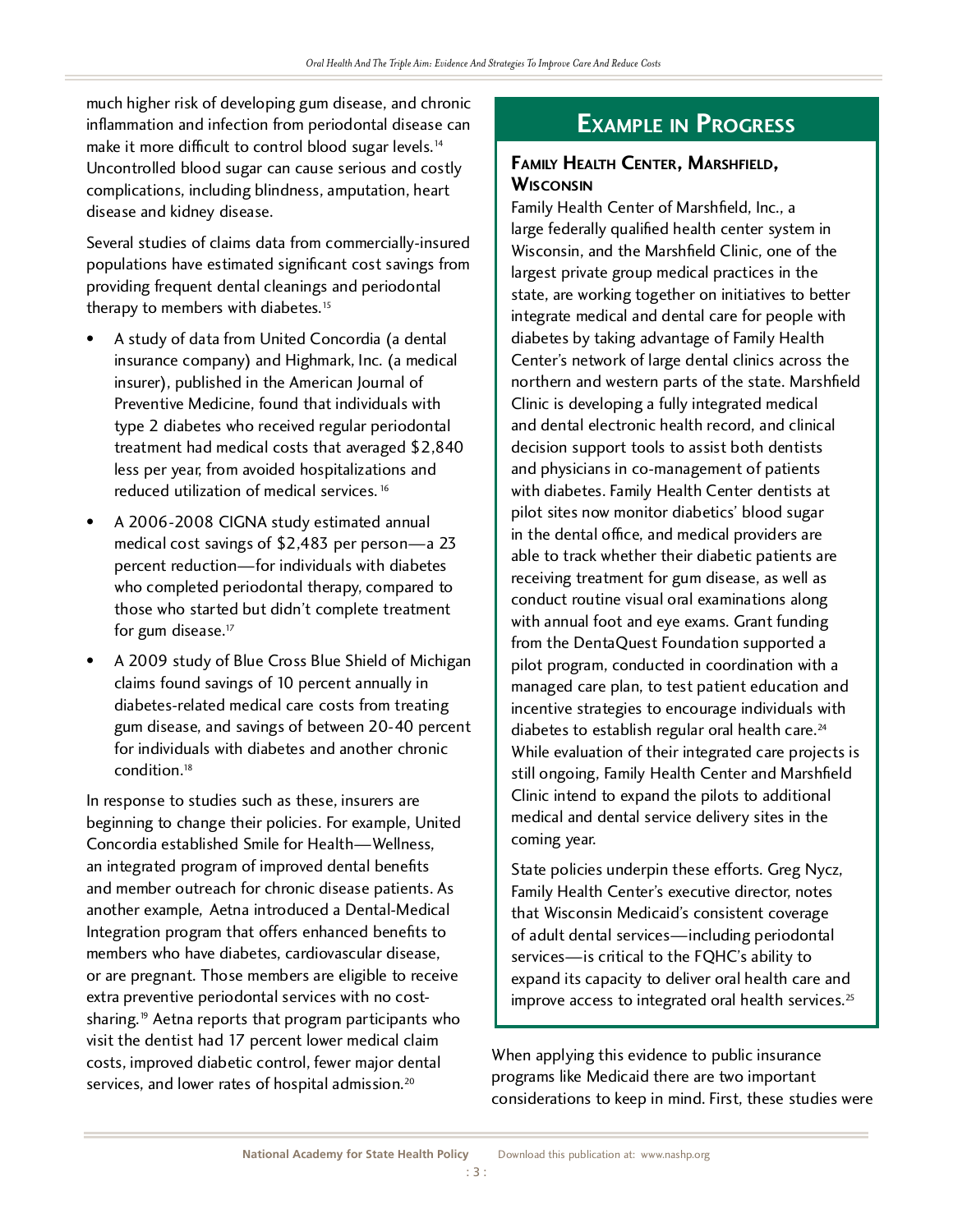conducted using claims data from private insurers, and from public programs. Second, clinical research on the relationship between periodontal treatment and diabetic control is still being developed. Recent meta-analyses and systematic reviews have supported the position that treating gum disease has a modest—but statistically significant—effect on blood sugar levels—a reduction in hemoglobin A1C levels of about four-tenths of a in hemoglobin ATC levels of about four-tenths of a percentage point.<sup>21, 22</sup> (The CDC reports that reducing and reducing and reducing and reducing and reducing and reducing and reducing and reducing and reducing and reducing and reducing and reducing and reducing and reduc A1C levels by one percentage point can reduce the risk of eye, kidney, and nerve diseases by 40 percent.23) However, there has not yet been a large randomized<br>controlled trial study that has definitively shown a causal relationship between periodontal treatment and diabetic relationship between periodontal treatment and diabetic control. Still, the health effects of untreated periodontal disease are serious—including pain, bleeding, and<br>tooth loss—so interventions that treat an individual's gum disease are beneficial for the patient, and could gum disease are beneficial for the patient, and could potentially result in cost savings to states.

**MATERNAL AND CHILD ORAL HEALTH**<br>Oral health interventions aimed at pregnant women and new mothers also present an opportunity for states to improve care and avoid future costs—both for those women, and for their children. The oral health for those women, and for their children. The oral health of pregnant women and new mothers is important for the health of young children; well-established evidence shows that women with high levels of the bacteria that cause cavities have a high likelihood of transmitting the bacteria to their young children.<sup>26</sup> Children can be<br>20 Children children children.<sup>26</sup> Children can be infected with these bacteria in their first few months of life. Without good oral health habits, healthy nutrition, life. Without good oral health habits, healthy nutrition, and connection to systems of care, this infection can quickly progress to tooth decay, including the severe form of tooth decay known as Early Childhood Caries. While preventable, this severe decay is painful and expensive to treat, often requiring general anesthesia. A 2012 study estimated that the average cost to treat A 2012 study estimated that the average cost to treat a child under general anesthesia was  $\frac{1}{2}$ , 200 per case, and that 12 percent of children under age 6 required treatment under anesthesia.27 Since Medicaid and the Children's Health Insurance Program (CHIP) are required to cover children's dental services, they must bear these higher costs for their enrollees.

Research shows providing oral health care during pregnancy is safe, recommended for addressing maternal

oral health, and helps build healthy behaviors for mothers and their children.<sup>28</sup> States including New York<sup>29</sup> and California<sup>30</sup> have established clinical guidelines<br>for dentists and medical providers on delivering oral health care to pregnant women. The American College of Obstetricians and Gynecologists and the Maternal and Child Health Bureau (MCHB) have also issued statements reinforcing the importance of dental care and prenatal oral health counseling for pregnant and prenatal oral health counseling for pregnant women.<sup>31</sup> These policy statements and guidelines have been important in building a foundation to change perceptions among some dental providers who may be uncomfortable treating women during pregnancy.

Pregnancy offers a unique opportunity for providers to<br>provide prenatal counseling and oral health education, particularly for low-income women, if they are newly particularly for low-income women, if they are newly able to access dental benefits through Medicaid during this time.<sup>32</sup> There is also mixed evidence suggesting<br>a possible association between maternal periodontal disease and adverse birth outcomes, including low birth weight and preterm birth. For these reasons, some states that do not otherwise cover dental services for all adult enrollees have extended dental coverage to Medicaidor CHIP-enrolled pregnant women as "pregnancyrelated services." In 2008, 19 states offered this type related services. The 2000, 19 states offered this type of coverage.<sup>33</sup> Through delivery reform such as medical<br>I homes and accountable care activities, states have an<br>opportunity to offer providers and patients resources and materials to help women have healthy pregnancies and materials to help women have healthy pregnancies and prevent cavities in their babies' early years. Sample materials are available.<sup>34</sup>

**EMERGENCY DEPARTMENT UTILIZATION**<br>The ADA's Health Policy Institute estimates that, in 2010, treating oral health conditions in hospital emergency departments cost the healthcare system between  $$867$  million and  $$2.1$  billion. Dental-related visits to emergency departments increased from 1.1 visits to emergency departments increased from 1.1 million in 2000 to 2.1 million in 2010.<sup>37</sup> Utilization of emergency departments for oral health conditions could<br>be a prime target for efforts to improve care and reduce be a prime target for efforts to improve care and reduce costs. Most dental conditions are preventable, and most emergency departments are not equipped to provide can typically only provide antibiotics and pain relievers. can typically only provide antibiotics and pain relievers. Prescriptions of opioid drugs by emergency departments for dental conditions rose during the last decade, $38$  so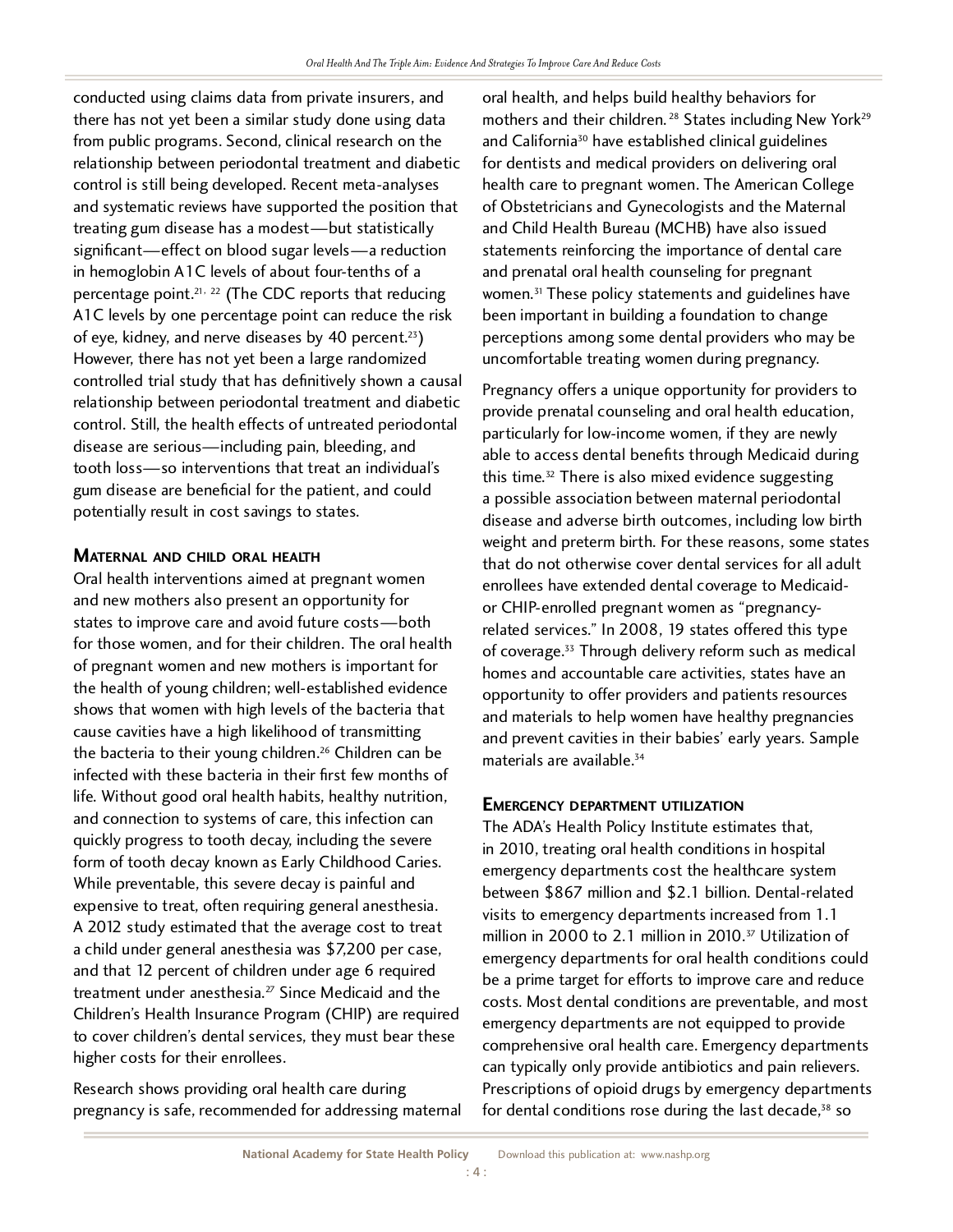# **EXAMPLE IN PROGRESS**<br>The Perinatal and Infant Oral Health Quality Improvement Program

The federal Maternal and Child Health Bureau is supporting teams from state Medicaid and public health agencies in New York, Connecticut, and West Virginia to develop and spread innovative practices to improve access to care for pregnant women and new mothers through the Perinatal and Infant Oral Health Quality access to care for pregnant women and new mothers through the Perinatal and Infant Oral Health Quality Improvement project.35 Connecticut's project focuses on engaging trusted community members to change health behaviors and encouraging pregnant women to seek dental treatment. New York is working to incorporate<br>an oral health strategy into the state's Maternal and Infant Community Health Collaboratives initiative, which an oral health strategy into the state's Maternal and Infant Community Health Collaboratives initiative, which seeks to improve health outcomes for high-need mothers and their infants.36 The state is developing training and educational materials for dentists and pregnant women on the importance of oral health during pregnancy, and incorporating oral health screening and referral tools into an electronic case management system in one pilot county. West Virginia is scaling up a regional program to expand access to comprehensive preventive and restorative care for pregnant women. Over the next three years, outcomes from these projects will inform the restorative care for pregnant women. Over the next three years, outcomes from these projects will inform the development of a national framework for state policies and programs to improve oral health and access to oral health care for pregnant women and their children.

addressing unmet dental needs may also be useful for states seeking to reduce overuse of powerful painkillers.

A recent study from The Pew Charitable Trusts noted significant costs associated with emergency noted significant costs associated with emergency department visits for preventable dental conditions.<sup>39</sup> Frequently, emergency department utilization is driven low-income individuals, including Medicaid enrollees. A study in Maryland found the state's decision to eliminate Medicaid reimbursement for dental services corresponded with a 12 percent increase in oral healthcorresponded with a 12 percent increase in oral healthrelated emergency department visits. <sup>4</sup> Idaho reinstated<br>Albert Liberald Constantine for the Constantine of the Constantine of the Constantine of the Constantine of the adult dental benefits for certain adults after observing an<br>increase in emergency department costs that more than increase in emergency department costs that more than outweighed projected savings from cutting the benefit.41

Dental Emergencies Needing Treatment (DENT), a pilot project of Empire Health Foundation, Washington Dental Service Foundation and Providence Hospital in Spokane, WA, is designed to reduce emergency department utilization for avoidable dental issues. $42$  DENT is also part of Better Health Together, a Spokane-area design grantee<br>for Washington's regional approach to financing and delivery system reform called Accountable Communities delivery system reform called Accountable Communities for Health (ACH).<sup>33</sup> The DENT project connects emergency department patients with dental problems to dental providers. The project recruits providers and

provides case management and coaching to patients to 575 patients were connected to regular dental care in the first five months of the project, and 95 percent of the first five months of the project, and 95 percent of patients getting referrals received care.<sup>44</sup> The pilot has quickly achieved cost savings; the project was launched<br>in July 2014 with an initial investment of \$185,000, and by January 2015, the cost of charity care in the and by January 2015, the cost of charity care in the Providence emergency department had been reduced by<br>COLOO 45 \$634,000.45

## STRATEGIES FOR BUILDING ORAL HEALTH Into Reform Efforts

There is compelling and increasing evidence that oral health can help states move toward the Triple Aim, and there are projects in progress that are demonstrating that oral health can be integrated into whole-person care. In July 2014, the National Academy for State care. In July 2014, the National Academy for State Health Policy (NASHP) conducted an expert roundtable and interviews with medical and dental experts and<br>stakeholders across the country, as well as state and federal policymakers. Their insights informed the following set of potential strategies for state policymakers interested in leveraging these models to incorporate oral health into patient-centered medical homes, accountable care activities, and comprehensive homes, accountable care activities, and comprehensive reform efforts. Strategies include covering adult dental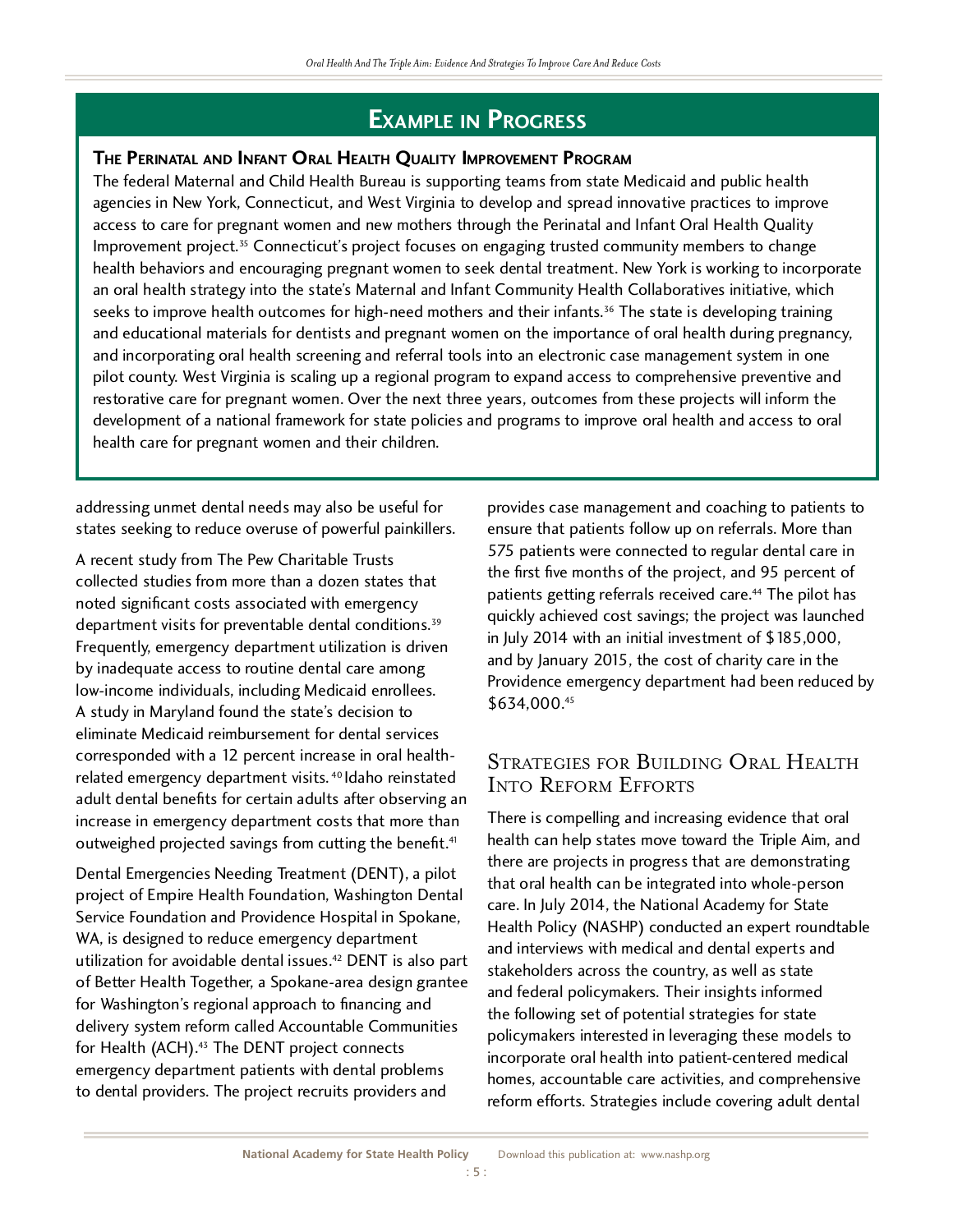# **Example in Progress**

Hennepin Health is a county-based accountable care organization (ACO) responsible for the quality and cost of physical and behavioral health services for a target population of Medicaidenrolled childless adults in the Minneapolis area. It is a partnership of the Hennepin County Human Services and Public Health Department, NorthPoint Health and Wellness Center (a federally qualified health center), Hennepin County Medical Center (a public hospital), and Metropolitan Health Plan (a nonprofit health maintenance organization serving Medicare maintenance organization serving Medicare and Medicald enrollees).<sup>46</sup> Hennepin Health was identified by the ADA as one of a few early  $\frac{1}{2}$  cxamples of an ACO that is including oral health in its accountable care activities. 47

It has focused on enhancing oral health capacity<br>and connecting members with oral health problems to dentists and dental hygienists, instead of costly emergency department services. instead of costly emergency department services. Patients presenting at the emergency department with tooth pain are given same-day access to<br>dental care. A recent Health Affairs study found that "... [B]eing able to access dental services is a high priority for patients and is sometimes more attractive than access to a physician or behavioral health counselor." Moreover, the study suggested that the availability of dental care could serve as a gateway into comprehensive care; "Once a patient has visited the dental clinic, the fact that it is located in the same place as providers of medical and behavioral health services makes it easy to and behavioral health services makes it easy to introduce the patient to other services.  $\mathbb{S}$ 

benefits in Medicaid, bridging medical and oral health care, and building oral health into system reform strategies.

**COVERING ADULT DENTAL BENEFITS IN MEDICAID**<br>An important step in developing an oral health strategy to work toward the Triple Aim is ensuring that individuals to work toward the Triple Aim is ensuring that individuals have dental coverage, so that there is a way to finance

care. Coverage of adult dental services in Medicaid resources against other pressing needs. In fact, dental services are frequently reduced or eliminated in the face of competing needs and fiscal pressures, such as those posed by the recession of the mid-2000s. One study estimates that, between 1999 and 2011, the number of states offering comprehensive dental benefits to adults states offering comprehensive dental benefits to adults in Medicaid dropped from 15 to 10.49 Recently, several states including Washington, California, and Colorado, states provide limited coverage (which may include only tooth extraction or emergency services) or only cover certain groups of enrollees, such as pregnant women or certain groups of enrollees, such as pregnant women or people with developmental disabilities.50 Access to dental coverage is also limited for adults enrolled in Medicare, Medicare. This has been noted as a potential reason for the limited inclusion of oral health in federal accountable the limited inclusion of oral health in federal accountable care efforts, which have focused on Medicare populations.<sup>51</sup>

The TOM recommends Medicald programs in all states provide adult dental coverage, and ensure that reimbursement rates are adequate to promote dental providers' participation in the program.52 States that do not currently cover adult dental services could examine<br>the possibility of introducing or reinstating coverage for all adults, or for targeted populations. To help make the fiscal case for adult dental benefits, states could analyze their own Medicaid claims data on the number and cost of dental-related emergency department visits, or could make use of the state-specific analyses that have been conducted by many state-based foundations, university conducted by many state-based foundations, university researchers, and hospital associations.

## **Examining provider networks and payments**

In states not currently providing adult coverage,<br>policymakers can assess whether provider networks and payment rates are sufficient to ensure enrollees can connect to routine care and avoid unnecessary emergency department use. Dentists frequently cite inadequate reimbursement rates as a reason for low Medicaid participation rates by dentists. State experiences related to reimbursement rate increases for Medicaid-enrolled children may be instructive. For for Medicaid-enrolled children may be instructive. For example, a 2006 NASHP analysis of six states found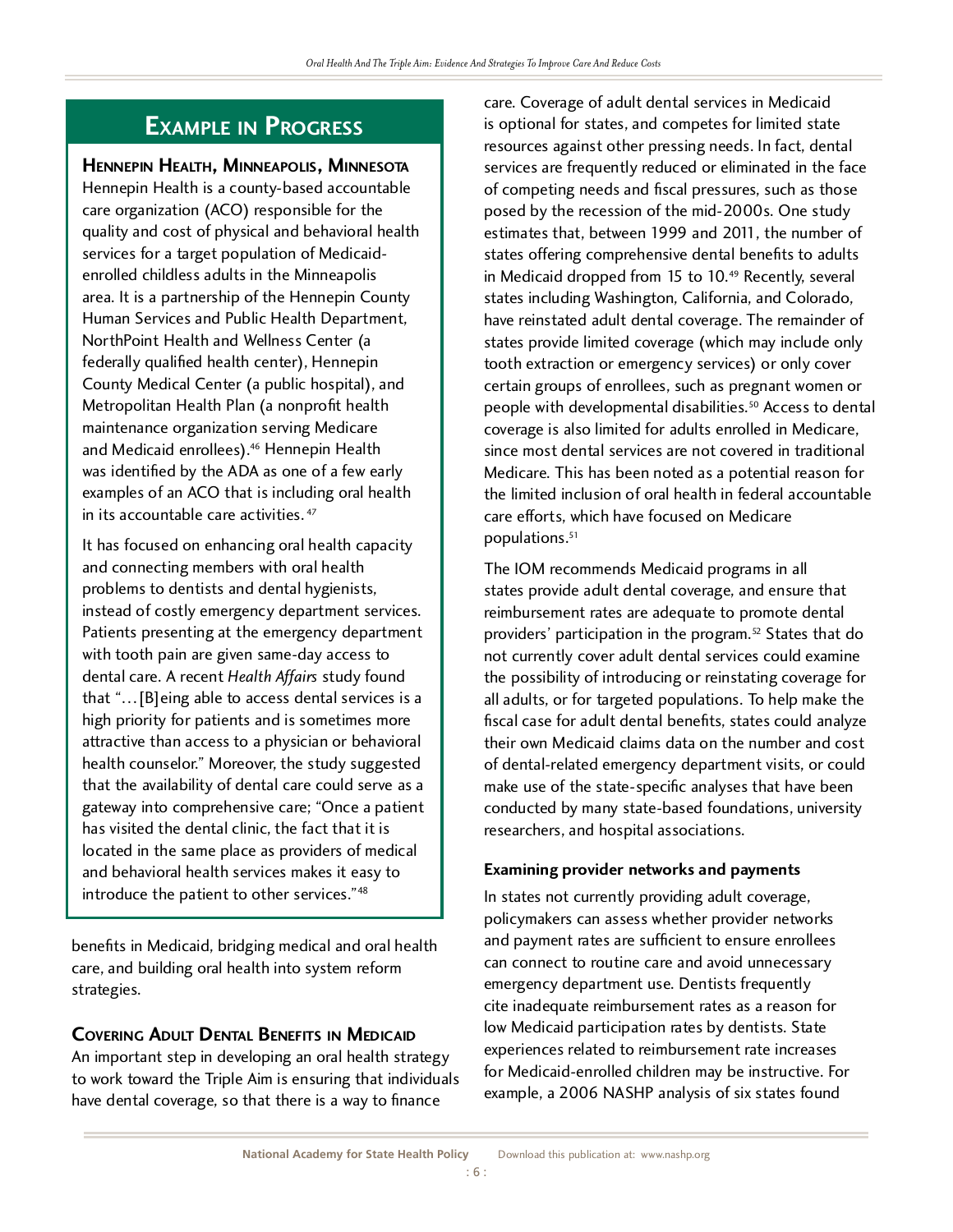that provider participation increased by one-third, and rates paid for pediatric dental services. Children's use of rates paid for pediatric dental services. Children's use of dental services in each state also increased by between 33 and 76 percent.<sup>53</sup>

**Developing targeted approaches**<br>States could also consider adapting strategies that have been successful in pediatric populations to certain targeted adult populations. Washington State's Access to Baby and Child Dentistry (ABCD) program provides enhanced payments to general dentists who complete hands-on training in management of children ages  $0-5$ —a population many general dentists have historically been reticent to treat. The ABCD's provider outreach and reimbursement strategies have been very successful in improving access to oral health care for succession in improving access to oral health care for young children. 54 This approach may be particularly pertinent for pregnant women, since they can be offered<br>"pregnancy-related" benefits that may differ from those offered to other Medicaid-enrolled adults. In fact, the Washington Dental Service Foundation, a key partner in the ABCD program, developed curricula and training for dentists regarding oral health care delivery to pregnant women. To complement these efforts, Washington Dental Service Foundation also is advocating for enhanced Medicaid reimbursement to dentists for treating pregnant women and patients with diabetes and increasing the women and patients with diabetes and increasing the periodontal treatment benefit to up to four visits per year.

The dental benefits extended to enrollees can also<br>be designed to take advantage of research findings. For example, a proposed section 1115 waiver in New Hampshire includes a pilot program to extend dental benefits to pregnant women and mothers until their child's fifth birthday, to help mothers maintain their own oral health and establish good oral health for their own oral health and establish good oral health for their children.55 With respect to individuals with diabetes, states can structure a dental benefit that includes<br>the intensive preventive and periodontal services that the intensive preventive and periodontal services that research suggests are important to realize cost savings.

**Developing managed care incentives**<br>States can also leverage managed care contracts to improve coverage of and access to oral health services for adults. States could reward managed care contractors for adults. States could reward managed care contractors that offer adult dental coverage more extensive than

what the state requires, for example by giving preferential auto-assignment of enrollees to those managed care organizations. Several states have also developed payment structures for contractors managing children's dental care that tie incentive payments or penalties to performance measures, including improvements in dental service utilization, dental provider participation, and service utilization, dental provider participation, and timeliness of data submission.<sup>36</sup> Many of these strategies could be adopted for use in adult populations.

**BRIDGING MEDICAL AND ORAL HEALTH CARE**<br>The optional nature of adult dental benefits in Medicaid is an example of the separation between oral health and the overall health care system. Financing mechanisms, delivery structures, workforce, and professional education for dental care and for medical care have traditionally for definal care and for medical care have traditionally been very separate.57 Inclusion of oral heath in delivery system reform efforts requires a common understanding<br>that oral health is a shared responsibility between medical and dental providers, and a willingness to break down traditional walls between oral health and medical care at both the system level and at the practice level. Bridging oral health care and medical care has many similar challenges to efforts to integrate behavioral health and primary care. For example, dental and medical providers rarely practice in the same physical location, and dental providers are not usually part of larger health systems; medical providers may not feel adequately trained to address oral health issues; and private dental insurance is address oral health issues; and private dental insurance is usually administered separately from medical insurance.

Work to bridge the gap between the systems is underway. Stakeholders in the oral health community are discussing how efforts in primary and behavioral health care to toward value over volume could also be applicable to oral health care. Payment and delivery reform offer an opportunity to engage primary care medical providers in delivering oral health services, making referrals for dental care to improve patient health, and similarly engaging dental providers in tracking patients' chronic medical dental providers in tracking patients' chronic medical conditions.58, 59 And many of those same groups have been working over the last 10 years at the federal, state, and local levels on strategies and tools that could help lay the groundwork for policymakers to incorporate oral lay the groundwork for policymakers to incorporate oral health into their payment and delivery system reform strategies.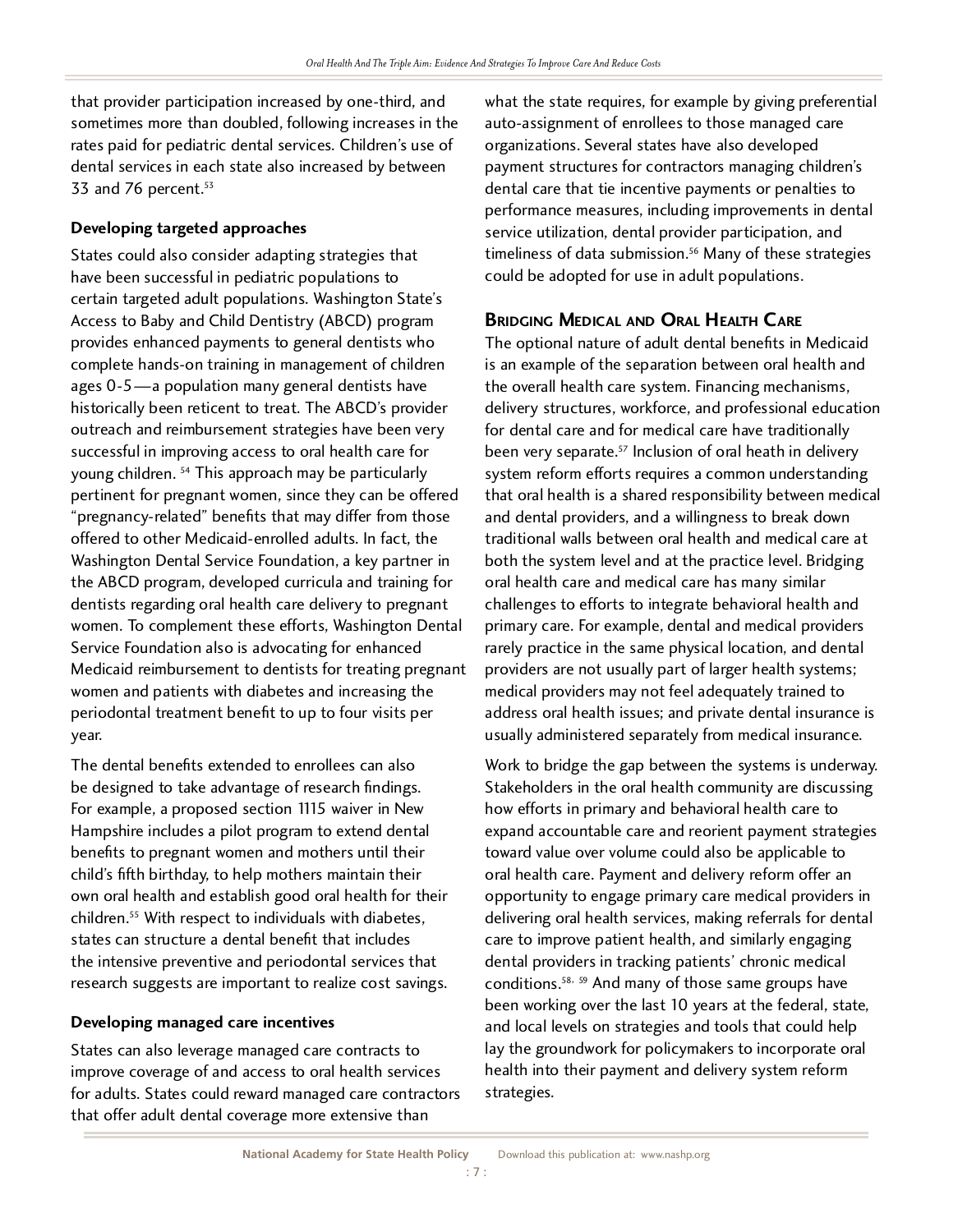### **Building on national reports and initiatives**

In 2011, the IOM issued two reports to assess the current oral health care system, develop a vision to improve oral health care for vulnerable and underserved populations, and recommend strategies for state and populations, and recommend strategies for state and federal policymakers to achieve the vision.<sup>60</sup> The IOM recommended a variety of actions, including support<br>for co-location of medical and dental services; adequate coverage of and financing for oral health in public insurance programs; practice acts that support health professionals acting at the top of their licenses; and a specific recommendation that the Health Resources and specific recommendation that the Health Resources and<br>C<sub>healt</sub>h Resources and The Health Resources and Services Administration (HRSA) develop core oral health competencies for a range of health professions.

HRSA has built on that recommendation with the<br>publication of Integration of Oral Health and Primary Care *Practice*, a report that includes recommendations on how technology, shared medical-dental electronic health records, patient education, and executive-level champions can work together in safety net settings to integrate oral health clinical competencies into patient-centered oral health clinical competencies into patient-centered medical and health homes.<sup>61</sup> Recent HRSA funding to expand community health center operations has also<br>included additions to health centers' capacity to provide included additions to health centers' capacity to provide behavioral, pharmacy, vision, and oral health services.62 This capacity can facilitate stronger referral linkages and staff. States can partner with health centers to design staff. States can partner with health centers to design pilot projects, track results, and scale up innovative approaches.

## **Provider education and training**

States have several policy opportunities to promote interprofessional training. States can work with stakeholders, including universities and professional associations, to adopt the curricula and tools that are being developed nationally in their states' medical and dental training programs. States can help spread the use of materials on interprofessional training by working with stakeholders to make continuing education opportunities available, and by incorporating these materials into learning collaboratives that exist in some states to support implementation of reform efforts including patient-centered medical homes and accountable care models. States can also examine policies around licensure models. States can also examine policies around licensure and scope of practice to ensure state practice acts allow

## **Example in Progress**

## **The National Interprofessional Initiative**

The National Interprofessional Initiative on Oral Health (NIIOH) is a consortium of philanthropies and health professionals that has been working to foster dialogue between primary care and dental providers, and equip primary care clinicians with tools to identify and appropriately manage with tools to identify and appropriately manage oral health conditions.63 NIIOH has supported several important initiatives that are laying the<br>groundwork for medical care providers and groundwork for medical care providers and systems to move forward on strategies for oral health conditions, including:

- The *Smiles for Life* curriculum, a set of online modules endorsed by 17 medical and dental professional societies that educate and provide clinical advice for physicians, nurses, and physician assistants in identifying and managing oral conditions throughout the managing oral conditions throughout the lifespan, including for pregnant women and individuals with diabetes.<sup>64</sup>
- $\bullet$ The Oral Health Nursing Education and<br>Practice initiative, led by the NYU College of Nursing, which is spreading the adoption of oral health practices by nursing training programs, professional associations, and programs, professional associations, and  $\mathsf{praclice}$  settings.  $^\circ$  The initiative also aims to create an action plan for policy recommendations to support integration efforts.<sup>66</sup>
- A project led by Qualis Health to develop toolsets for primary care practices to implement oral health services in patientcentered medical homes and increase patients' access to oral health services. Qualis has also outlined lessons from four projects to incorporate oral health into community to incorporate oral health into community health center-based medical homes.<sup>67</sup>

medical providers to conduct oral health screenings and<br>provide appropriate anticipatory guidance and preventive provide appropriate anticipatory guidance and preventive treatments. State Medicaid and CHIP programs could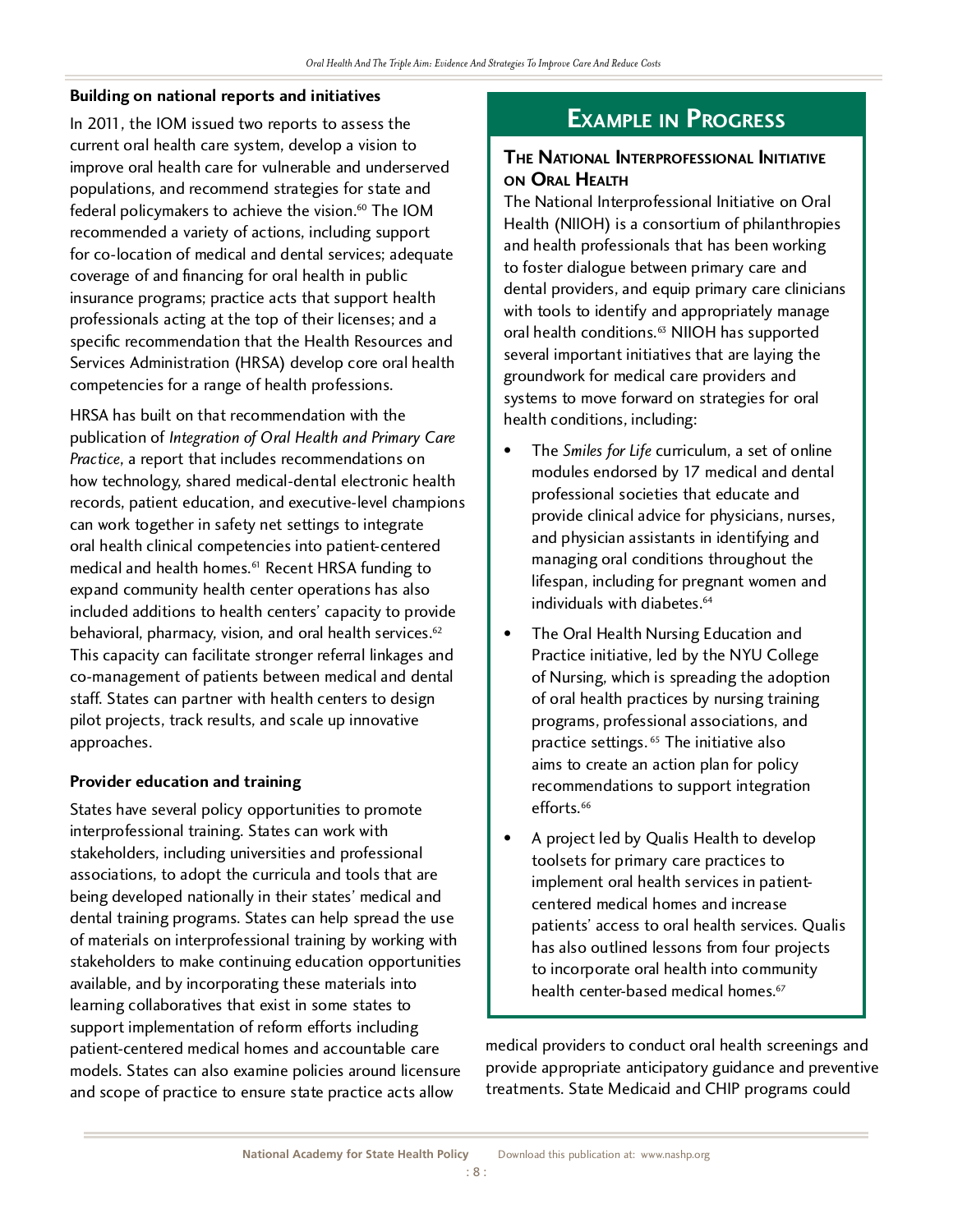make incentive payments available to providers who complete training on collaboration between medical and dental providers.

## **Building on pediatric experience**

Additionally, states can learn from their experience<br>with medical-dental integration in the pediatric setting. Many state Medicaid programs have experience with reimbursing pediatricians and family practice providers for fluoride varnish and anticipatory guidance provided for fluoride varnish and anticipatory guidance provided to young children.<sup>88</sup> A 2010 NASHP report examined six states' experiences with developing reimbursement strategies to facilitate referrals to dental care, and cost-effectiveness measures for fluoride varnish reimbursement. The study found that reimbursement policies are most successful when they involve a collaborative team of partners and link to broader, multicollaborative team of partners and link to broader, multipronged efforts to improve oral health.69 States' successes and challenges with implementing these programs may be instructive in designing interventions for pregnant women and adults with chronic diseases. States could build on this experience by incorporating objectives for oral health into managed care contracts or home visitation programs. For example, states could require medical plans to track For example, states could require medical plans to track data on emergency room utilization for oral health-related conditions, or develop incentives for plans to promote screening, risk assessment, referral, and monitoring of screening, risk assessment, referral, and monitoring of individuals with diabetes and periodontal disease for appropriate dental treatment.

# **Building Oral Health Into System Reform**

A major message from experts we spoke with was the importance for policymakers to consider oral health in importance for policymakers to consider oral health in all the aspects of health reform—including changes to benefits, payment structures, incentive programs, currently contemplating. As mentioned throughout this brief, these initiatives could include accountable care approaches, patient-centered medical homes, managed approaches, patient-centered medical homes, managed care contracting, home visiting, and care coordination programs, to name a few.

A way to start is to make sure that oral health voices are represented in delivery system reform discussions. State public health dental directors, who oversee state oral

health planning efforts, and state Medicaid and CHIP health strategies. State oral health coalitions, primary care associations, dental associations, and foundations engaged in oral health issues can also be represented in stakeholder engagement networks. Engagement with oral health stakeholders can be helpful in identifying promising local initiatives and pilots that could be scaled up to a state level. Stakeholders can also help identify the up to a state level. Stakeholders can also help identify the policy changes needed to support such initiatives.

Initiatives across the country are working on<br>incorporating oral health strategies that are linked to the Triple Aim goals of improving patient experience, improving population health, and reducing costs. Funding from the Center for Medicare and Medicaid Services. from the Center for Medicare and Medicaid Services (CMS) Innovation Center is supporting several oral health

**EXAMPLE IN PROGRESS**<br>**COORDINATED CARE ORGANIZATIONS, OREGON The legislation that established Oregon's** Coordinated Care Organizations (CCOs)—the state's regional accountable care entities that deliver physical and behavioral health services under a single budget-included dental care alongside primary care and behavioral health in alongside primary care and behavioral health in a reformed payment system. Dental services, and the dental care organizations that administer<br>them, were the last piece to be folded into the CCOs; the transition was required to be completed by mid-2014. While it is still too early to draw conclusions about lessons learned from Oregon's experience, the state is taking steps to bring oral health into its overall framework of quality measurement and evidence-based of quality measurement and evidence-based care. Oregon formed a Dental Quality Measures Workgroup that recommended a first round measures of dental utilization for children, that are being considered for use in CCO incentive payments. Several others, including dental-specific measures from a patient satisfaction survey, are being monitored, and the measures group may reconvene as national progress is made on may reconvene as national progress is made on developing oral health outcome measures.<sup>73</sup>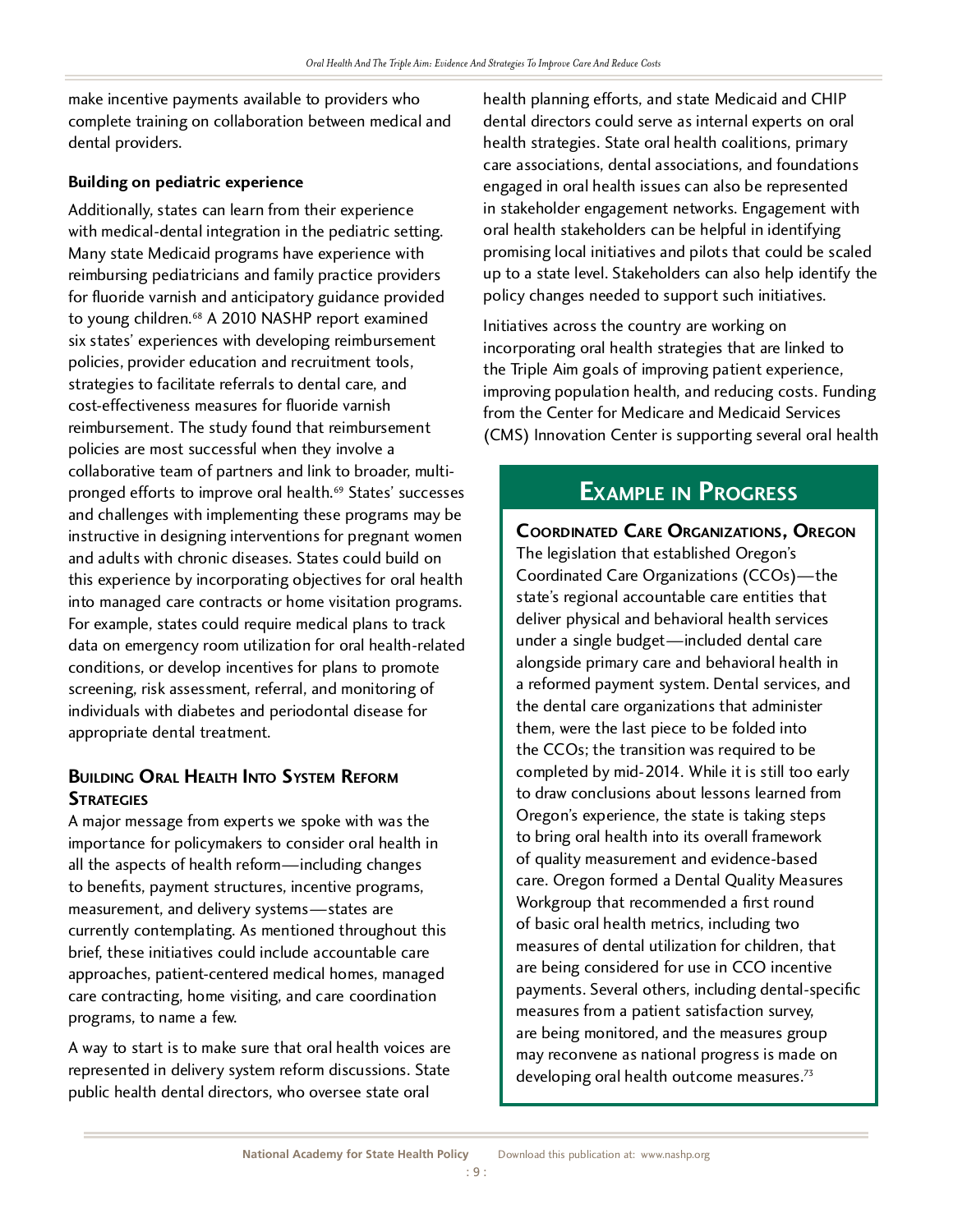projects. Circle of Smiles, a project of Delta Dental of access to periodontal care for Native American tribal members with diabetes, and to deliver oral health care and education to pregnant women and new mothers in a and education to pregnant women and new mothers in a variety of community settings.70 The Altarum Institute in Michigan received Innovation Award funding to provide risk assessment and prevention-focused dental care to Medicaid and CHIP-enrolled children at high risk of to medicald and CHIP-enrolled children at high risk of dental disease.71 And Minnesota is using a portion of its State Innovation Model testing funding for grants<br>to demonstrate how emerging professions, including dental therapists—a new type of dental professional who dental therapists—a new type of dental professional who provides basic preventive and restorative care—can be integrated into primary care models.<sup>72</sup>

## Conclusion

The recent work of the Institute of Medicine reinforces<br>a point made by Surgeon General David Satcher in the landmark 2000 report Oral Health in America; oral health landmark 2000 report *Oral Health in America*; oral health is essential to overall health.74 Although oral health services have not played a large role in state and federal<br>delivery system reform efforts, as researchers learn more about how oral health is intertwined with conditions like about how oral health is intertwined with conditions like diabetes, and how untreated oral health conditions result in avoidable emergency department costs, the case for adopting policies to integrate oral health more fully into the health care system is coming into focus. Medical care providers have a role to play in identifying oral health conditions and providing appropriate preventive treatment and counseling, and dental providers can do more to aid in the management of individuals with chronic diseases. Several studies indicate that more comprehensively addressing oral health problems could comprehensively addressing oral health problems could result in significant cost savings for states and the nation.

Over the last 10 years, national stakeholders have<br>made significant strides in developing interprofessional training programs and curricula, and local initiatives have demonstrated ways to promote overall health by addressing oral health. States can use these developments to advance their work. States could increase coverage of adult dental benefits, develop strategies for service delivery, provider education, managed care contracting, and licensing to better manage oral health alongside overall health, and integrate oral health across a range of reforms, including accountable care and patient-centered medical home activities. Oral health presents a promising, untapped area of potential in states' work to move toward the Triple Aim, and now is an opportune time for states to explore Aim, and now is an opportune time for states to explore how oral health can fit into their strategies for reform.

## **ENDNOTES**

1 Centers for Disease Control and Prevention. "Oral Health for Adults." Retrieved November 6, 2014. [http://www.cdc.gov/](http://www.cdc.gov/OralHealth/publications/factsheets/adult_oral_health/adults.htm)<br>OralHealth/oublications/factsbeets/adult\_eral\_bealth/adults.htm [OralHealth/publications/factsheets/adult\\_oral\\_health/adults.htm.](http://www.cdc.gov/OralHealth/publications/factsheets/adult_oral_health/adults.htm)

2 Kamyar Nasseh and Marko Vujicic. *Dental Care Utilization Continues to Decline among Working-Age Adults, Increases among the Elderly, Stable among Children*. (Chicago, IL: American Dental Association Health Policy Institute, 2013).

3 Pew Charitable Trusts. *A Costly Dental Destination: Hospital Care Means States Pay Dearly.* (Washington, DC: Pew Charitable Trusts, 2012).

4 Thomas Wall and Kamyar Nasseh. *Dental-Related Emergency Department Visits on the Increase in the United States*. (Chicago, IL: American Dental Association Health Policy Institute, 2013).

5 Institute for Healthcare Improvement. "IHI Triple Aim Initiative." Retrieved November 6, 2014. [http://www.ihi.org/engage/](http://www.ihi.org/engage/initiatives/TripleAim/Pages/default.aspx) initiatives/TripleAim/Pages/default.aspx.

[6 Marjorie Jeffcoat, et al. "Impact of Per](http://www.ihi.org/engage/initiatives/TripleAim/Pages/default.aspx)iodontal Therapy on General Health," *American Journal of Preventive Medicine* 47, no. 2 (June 2014): 166-174.

7 Institute of Medicine, *Improving Access to Oral Health Care for Vulnerable and Underserved Populations* (Washington, DC: National Academies Press, 2011).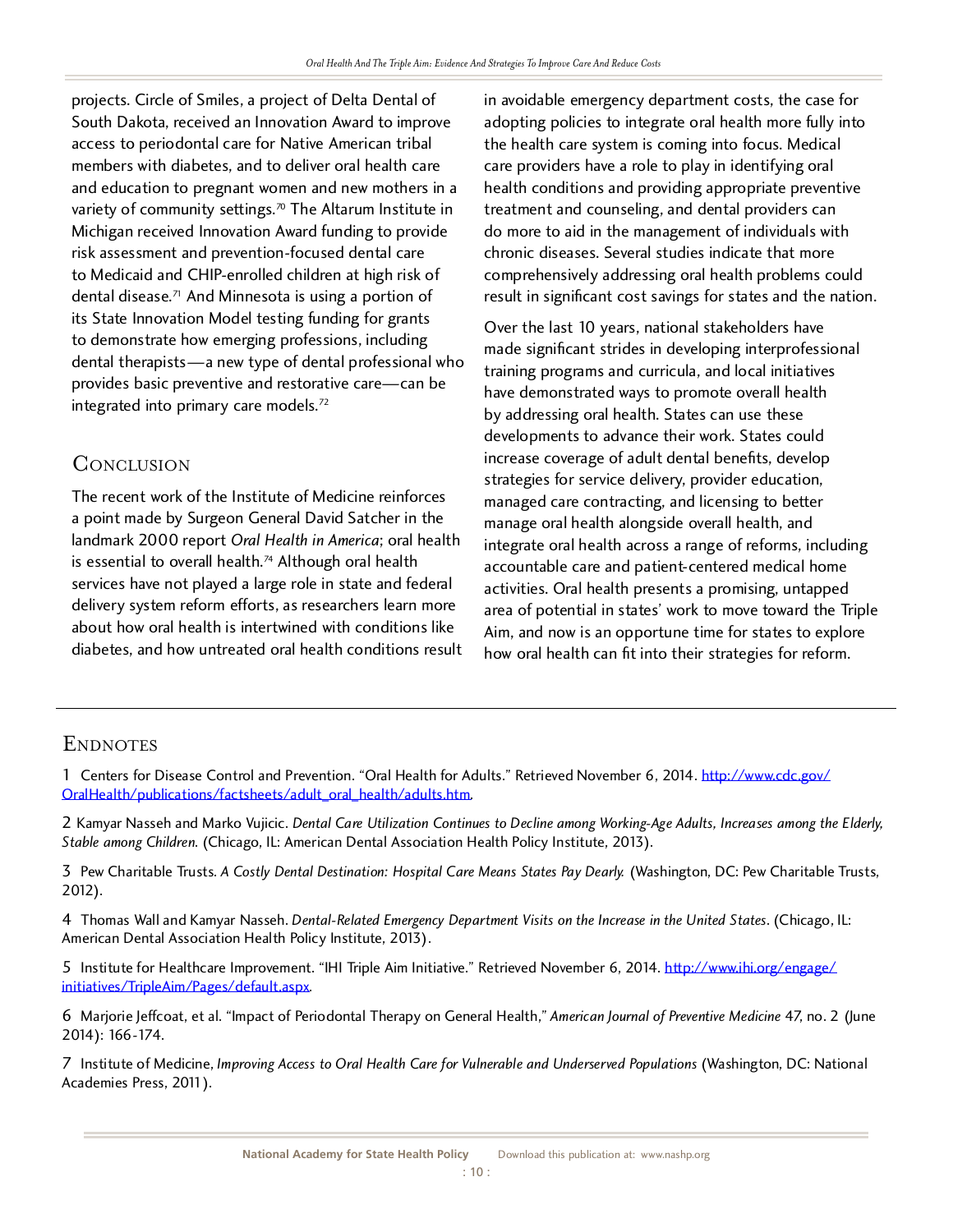8 Naderah Pourat and Gina Nicholson. *Unaffordable Dental Care is Linked to Frequent School Absences* (Los Angeles, CA: UCLA Center for Health Policy Research, 2009).

9 Oral Cancer Foundation. "Oral Cancer Facts." Retrieved November 6, 2014. [http://www.oralcancerfoundation.org/facts/index.](http://www.oralcancerfoundation.org/facts/index.htm) htm.

[10](http://www.oralcancerfoundation.org/facts/index.htm) David Reznik. "Oral Manifestations of HIV Disease." *Topics in HIV Medicine* 13, no. 5 (December 2005/January 2006): 143-148.

11 Centers for Disease Control and Prevention. "National Diabetes Statistics Report, 2014." Retrieved November 6, 2014. [http://](http://www.cdc.gov/diabetes/pubs/estimates14.htm) www.cdc.gov/diabetes/pubs/estimates14.htm.

[12 Kaiser Commission on Medicaid and the U](http://www.cdc.gov/diabetes/pubs/estimates14.htm)ninsured. *The Role of Medicaid for People with Diabetes.* (Washington, DC: Kaiser Family Foundation, 2012).

13 Kaiser Family Foundation, State Health Facts. "Medicaid Spending per Enrollee, FY 2011." Retrieved January 21, 2015. [http://kff.](http://kff.org/medicaid/state-indicator/medicaid-spending-per-enrollee/) org/medicaid/state-indicator/medicaid-spending-per-enrollee/.

[14 P.M. Preshaw, et. al. "Periodontitis and Diabetes: a Two-Way](http://kff.org/medicaid/state-indicator/medicaid-spending-per-enrollee/) Relationship." *Diabetologia* 55, no. 1 (January 2012): 21-31.

15 Treatment for periodontal disease can include surgical operations on gum tissue and bone, as well as non-surgical deep crown and root surfaces of teeth. Initial periodontal therapy may be followed by periodic non-surgical "periodontal maintenance" treatments. The Blue Cross Blue Shield study mentioned in this brief looked at individuals receiving non-surgical periodontal treatments. The Blue Cross Blue Shield Concerting mentioned in this brief looked at individuals receiving non-surgical periodontal thermal periodontal receiving non-surgical periodontal theory. therapy; the CIGNA and United Concordia studies examined both surgical and non-surgical periodontal therapy.

16 Marjorie Jeffcoat, et al. "Impact of Periodontal Therapy on General Health."

17 Marjorie Jeffcoat, et. al. "Does Treatment of Oral Disease Reduce the Cost of Medical Care?" *MedScape*, October 19, 2011, http://www.medscape.com/viewarticle/751609.

[18 Blue Cross Blue Shield of Michigan, "Study](http://www.medscape.com/viewarticle/751609) Links Good Oral Care to Lower Diabetes Care Costs," news release, August 27,<br>2009, http://www.bcbsm.com/content/microsites/blue-cross-blue-shield-of-michigan-news/en/index/news 2009, http://www.bcbsm.com/content/microsites/blue-cross-blue-shield-of-michigan-news/en/index/news-releases/2009/august-2009/study-links-good-oral-care-to-lower-diabetes-care-costs.html.

[19 Aetna. "Medical-Dental Integration Program." Retrieved November 6, 2014. http://www.aetna.com/insurance-producer/dental](http://www.bcbsm.com/content/microsites/blue-cross-blue-shield-of-michigan-news/en/index/news-releases/2009/august-2009/study-links-good-oral-care-to-lower-diabetes-care-costs.html)plans-programs/dental-medical-integration-program.html.

[20 Aetna, "Aetna's Medical-Dental Integration Program M](http://www.aetna.com/insurance-producer/dental-plans-programs/dental-medical-integration-program.html)ay Help Lower Costs [and Result in Better Health," news release, October](http://www.aetna.com/insurance-producer/dental-plans-programs/dental-medical-integration-program.html)  4, 2013, http://news.aetna.com/news-releases/aetnas-dental-medical-integration-program-may-help-lower-costs-and-result-inbetter-health/.

[21 Stefano Corbella, et. al., "Effect of Periodontal Treatment on Glycemic Control of Patients with Diabetes: A Systematic Revie](http://news.aetna.com/news-releases/aetnas-dental-medical-integration-program-may-help-lower-costs-and-result-in-better-health/)w and Meta-Analysis," *Journal of Diabetes Investigation* 4, no. 5 (September 2013): 502-509.

22 Steven Engebretson and T. Kocher, "Evidence that Periodontal Treatment Improves Diabetes Outcomes: a Systematic Review and Meta-Analysis," *Journal of Periodontology* 84, no. 4S (April 2013): S153-S163.

23 Centers for Disease Control and Prevention, Division of Diabetes Translation. *Diabetes At a Glance.* (Atlanta, GA: Centers for Disease Control and Prevention, 2011).

24 DentaQuest Foundation, "Impact: Marshfield Clinic Research Foundation," Retrieved July 1, 2014. [http://dentaquestfoundation.](http://dentaquestfoundation.org/impact/grants/marshfield-clinic-research-foundation-grant-innovation-fund-oral-health-2013-199494) org/impact/grants/marshfield-clinic-research-foundation-grant-innovation-fund-oral-health-2013-199494

25 Greg Nycz. FowerFoint Presentation. "The Importance of Medical/Dental Integration in the Care of Diabetic Patients."<br>Presented at 27th Annual NASHP Conference, Atlanta, CA, October 7, 2014, Petrioved November 6, 2014, h Presented at 27th Annual NASHP Conference, Atlanta, GA, October 7, 2014. Retrieved November 6, 2014. <u>http://www.nashpcloud.</u><br>exc/2014.presentations/public/SESSION.27 NVC7.C.pdf. org/2014-presentations/public/SESSION.23.NYCZ.G.pdf.

[26 Benjamin Chaffee, et. al. "Maternal Oral Bacteria Level](http://www.nashpcloud.org/2014-presentations/public/SESSION.23.NYCZ.G.pdf)s Predict Early Childhood Caries Development," *Journal of Dental Research*  93, no. 3 (March 2014): 238-244.

27 Gary Hirsch, et. al., "A Simulation Model for Designing Effective Interventions in Early Childhood Caries," *Preventing Chronic Disease* 9 (March 2012). Published online.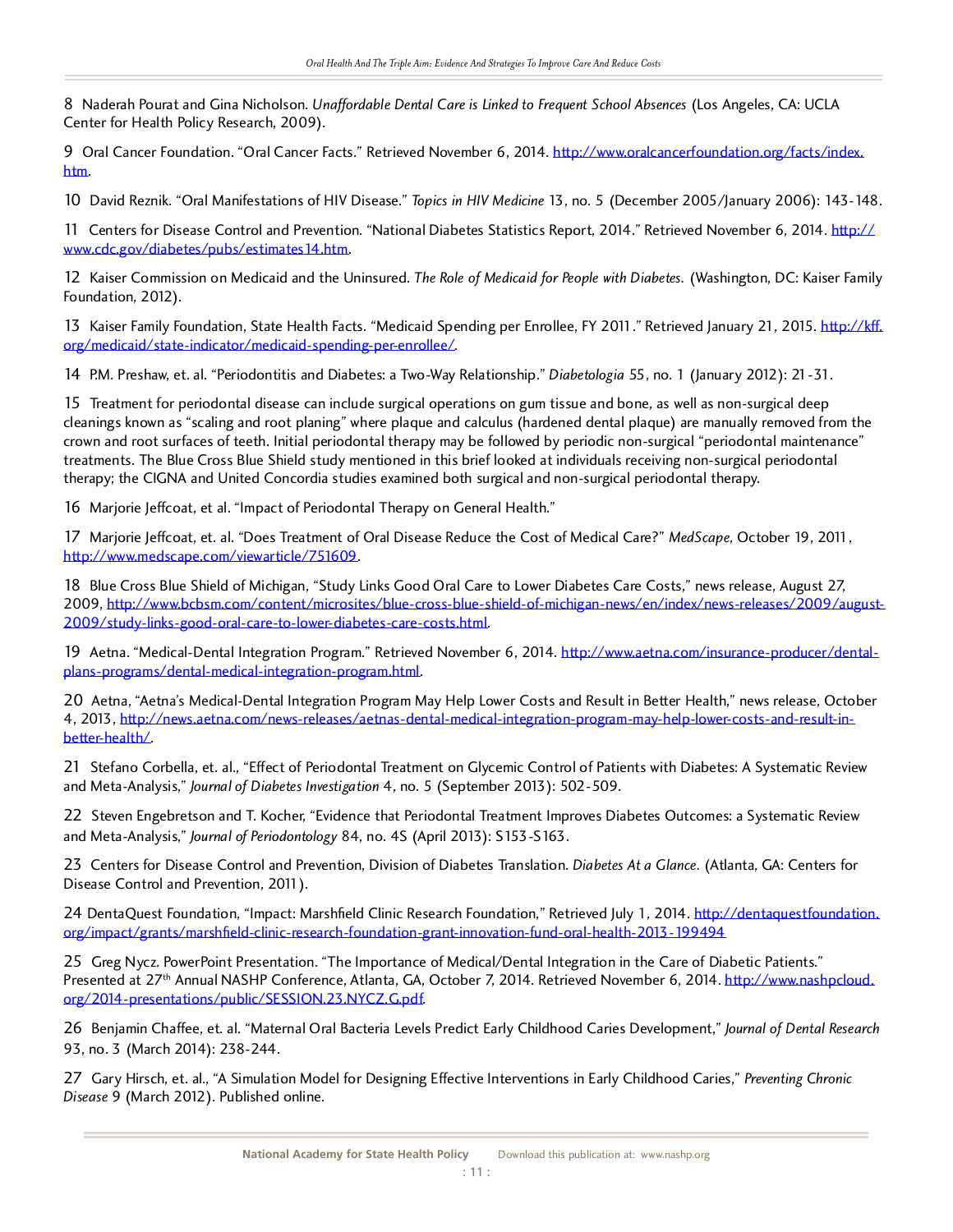28 National Maternal and Child Oral Health Policy Center. *Improving the Oral Health of Pregnant Women and Young Children: Opportunities for Policymakers.* (Washington, DC: National Maternal and Child Oral Health Policy Center, 2012).

29 New York State Department of Health. *Oral Health Care During Pregnancy and Early Childhood.* (Albany, NY: New York State Department of Health, 2006).

30 California Dental Association Foundation. *Oral Health During Pregnancy and Early Childhood: Evidence-Based Guidelines for Health Professionals.* (Sacramento, CA: California Dental Association Foundation, 2010).

31 "Oral Health Care During Pregnancy and Through the Lifespan, Committee Opinion," The American College of Obstetricians and Gynecologists. (August 2013).

32 American College of Obstetricians and Gynecologists. "Oral Health Care During Pregnancy and Through the Lifespan, Committee Opinion," Number 569 (August 2013).

33 Association of State and Territorial Dental Directors. *Best Practice Approach: Perinatal Oral Health.* (Reno, NV: Association of State and Territorial Dental Directors, 2012).

34 For example, the Washington Dental Service Foundation developed the *Cavity Free for Baby and Me* initiative, which. The prenatal medical providers to address oral health with their patients and connect them with dental care; and 3) educating prenatal medical providers to address oral health with their patients and connect them with dental care; and 3) educating pregnant women about the importance and safety of dental care during pregnancy. See http://www.themightymouth.org/tipsparents/pregnancy/.

[35 National Matern](http://www.themightymouth.org/tips-parents/pregnancy/)al and Child Oral Health Resource Center, "Perinatal and Infant Ora[l Health Quality Improvement \(PIOHQ](http://www.themightymouth.org/tips-parents/pregnancy/)I) Pilot Grant Program," Retrieved June 30, 2014. http://www.mchoralhealth.org/Projects/piohqi.html

36 New York State Department of Health. "M[aternal and Infant Community Health Collaboratives](http://www.mchoralhealth.org/Projects/piohqi.html) Initiative." Retrieved November 6, 2014. [https://www.health.ny.gov/community/adults/women/maternal\\_and\\_infant\\_comm\\_health\\_collaboratives.htm](https://www.health.ny.gov/community/adults/women/maternal_and_infant_comm_health_collaboratives.htm).

37 Thomas Wall and Kamyar Nasseh. *Dental-Related Emergency Department Visits on the Increase in the United States*.

38 Christopher Okunseri, et. al. "Prescription of Opioid and Nonopioid Analgesics for Dental Care in Emergency Departments: Findings from the National Hospital Ambulatory Medical Care Survey," *Journal of Public Health Dentistry* 74, no. 4 (Fall 2014): 283-292.

39 Pew Charitable Trusts. *A Costly Dental Destination: Hospital Care Means States Pay Dearly.*

40 Leonard Cohen, et al. "Dental Visits to Hospital Emergency Departments by Adults Receiving Medicaid: Assessing Their Use," *Journal of the American Dental Association* 133, no. 6 (June 2002): 715-724.

41 Betsy Russell, "Idaho re-examines Medicaid dental cuts," *The Spokesman-Review*, January 15, 2014.

42 Treatthcareix, Empire Health Experiences Rapid Results from Two Initiatives," (Interview with Antony Chiang, president,<br>Empire Health Equadation ) January 27 2015, Petrioved March 10, 2015, http://www.healthcareiv.com/2 Empire Health Foundation.) January 27, 2015. Retrieved March 19, 2015. http://www.healthcareix.com/2015/01/empire-healthexperiences-rapid-results-from-two-initiatives/

43 Washington State Health Care Authority. "Healthier Washington: Accountable Communities for Health." Retrieved March 19, 2015. http://www.hca.wa.gov/hw/Pages/communities\_of\_health.aspx

44 E[mpire Health Foundation. "Empire Health Foundation – 2014 Ye](http://www.hca.wa.gov/hw/Pages/communities_of_health.aspx)ar in Review." Retrieved March 19, 2015. [http://www.](http://www.empirehealthfoundation.org/) empirehealthfoundation.org/

[45 "Empire Health Experienc](http://www.empirehealthfoundation.org/)es Rapid Results from Two Initiatives."

46 Hennepin County. "Health Care Reform in Hennepin County." Retrieved November 6, 2014. [http://www.hennepin.us/](http://www.hennepin.us/healthcare) healthcare.

[47 Marko](http://www.hennepin.us/healthcare) Vujicic and Kamyar Nasseh. *Accountable Care Organizations Present Key Opportunities for the Dental Profession.* (Chicago, IL: American Dental Association Health Policy Institute, 2013).

48 Shana Sandberg, et. al. "Hennepin Health: A Safety-Net Accountable Care Organization for the Expanded Medicaid Population," *Health Affairs* 33, no. 11 (November 2014): 1975-1984.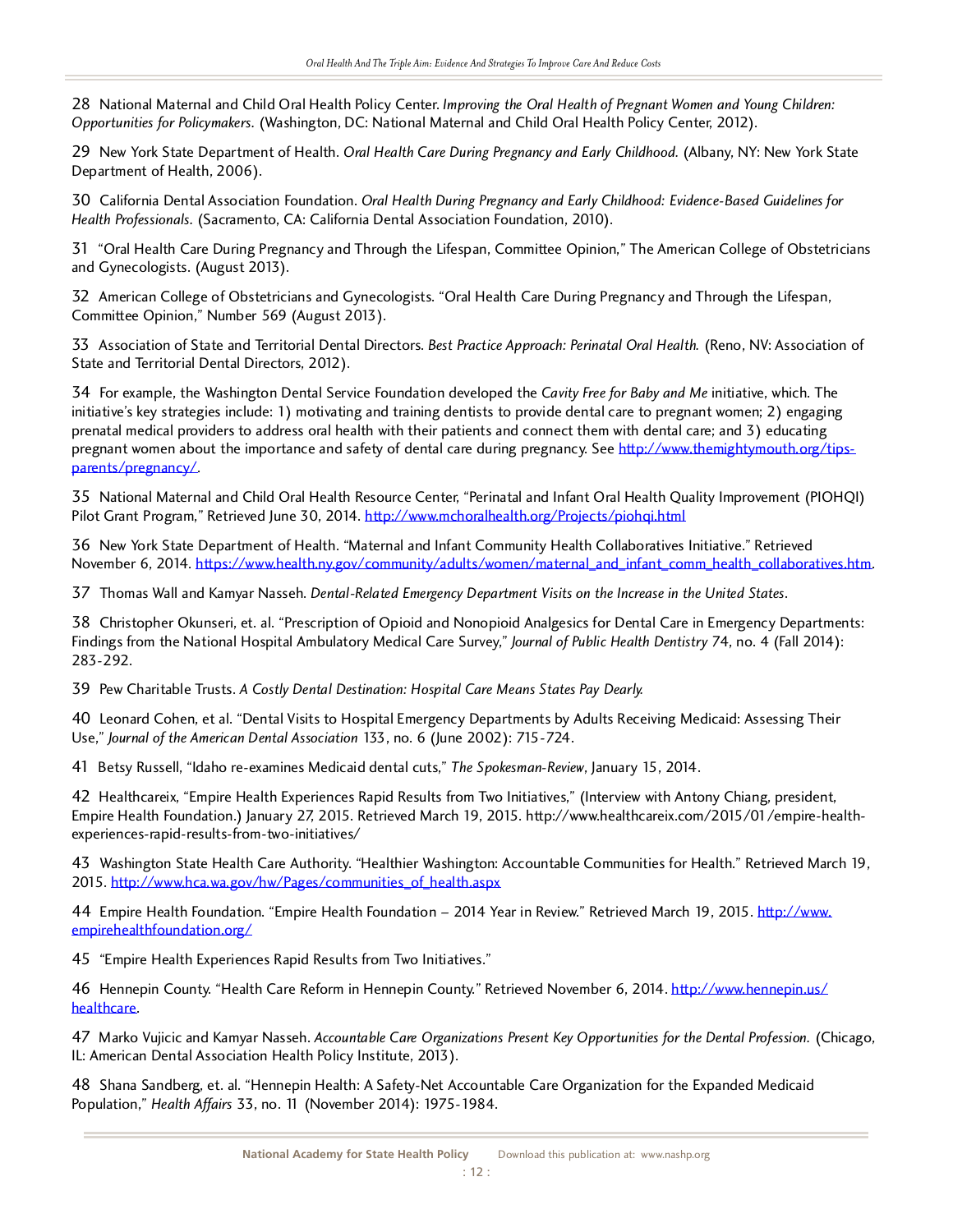49 Thomas Buchmueller, Sarah Miller, and Marko Vujicic. *How Do Providers Respond to Public Health Insurance Expansions? Evidence from Adult Medicaid Dental Benefits.* (Cambridge, MA: National Bureau of Economic Research, Working Paper 20053, 2014).

50 Stacey Chazin, Veronica Guerra, and Shannon McMahon. *Strategies to Improve Dental Benefits for the Medicaid Expansion Population.* (Hamilton, NJ: Center for Health Care Strategies, 2014).

51 Marko Vujicic and Kamyar Nasseh. *Accountable Care Organizations Present Key Opportunities for the Dental Profession.*

52 Institute of Medicine, *Improving Access to Oral Health Care for Vulnerable and Underserved Populations.*

53 Alison Borchgrevink, Andrew Snyder, and Shelly Gehshan. *The Effects of Reimbursement Rates on Access to Dental Care*. (Washington, DC: National Academy for State Health Policy, 2006.)

54 Pew Center on the States. Washington's ABCD Program: Improving Dental Care for Medicaid-Insured Children. (Washington, DC: Pew Charitable Trusts, 2010).

55 New Hampshire Department of Health and Human Services. *Building Capacity for Transformation: Section 1115 Demonstration Waiver Application.* (Concord, NH: New Hampshire Department of Health and Human Services, 2014), 16.

56 Stacey Chazin. *Medicaid Contracting Strategies to Improve Children's Oral Health Care Access.* (Hamilton, NJ: Center for Health Care Strategies, 2014).

57 Paul Glassman. Oral Health Improvement in the Era of Accountability. (Battle Creek, MI: W.K. Kellogg Foundation, 2011).

58 Marko Vujicic and Kamyar Nasseh. *Accountable Care Organizations Present Key Opportunities for the Dental Profession.*

59 DentaQuest Institute, *Report of the National Oral Health Quality Improvement Committee: A Vision for the US Oral Health System for 2023.* (Westborough, MA: DentaQuest Institute, 2014).

60 Institute of Medicine, *Improving Access to Oral Health Care for Vulnerable and Underserved Populations.*

61 U.S. Department of Health and Human Services, Health Services and Resources Administration. *Integration of Oral Health and Primary Care Practice.* (Rockville, MD: Health Resources and Services Administration, 2014).

62 U.S. Department of Health and Human Services, "This awards more than \$255 million in Affordable Care Act funds<br>to increase access to primary care at boalth centers" news release. Centember 12, 2014, http://www.bbs.gov/n to increase access to primary care at health centers," news release, September 12, 2014, http://www.hhs.gov/news/ press/2014pres/09/20140912a.html.

[63 National Interprofessional Initiati](http://www.hhs.gov/news/press/2014pres/09/20140912a.html)ve on Oral Health. "About Us." Retrieved Novembe[r 6, 2014. http://niioh.org](http://www.hhs.gov/news/press/2014pres/09/20140912a.html)[/content/](http://niioh.org/content/about-us) about-us.

[64 Melin](http://niioh.org/content/about-us)da Clark, et. al. *Smiles for Life: A National Oral Health Curriculum. 3rd Edition.* (Leawood, KS: Society of Teachers of Family Medicine, 2010). www.smilesforlifeoralhealth.com.

65 Oral Health [Nursing Education and Practice.](http://www.smilesforlifeoralhealth.com) "About OHNEP." Retrieved November 6, 2014. <http://www.ohnep.org/about>.

66 NYU College of Nursing. "Oral Health Initiative." Retrieved November 6, 2014.<https://nursing.nyu.edu/OHNEP>.

67 Bonni Brownlee, *Oral Health Integration in the Patient-Centered Medical Home Environment: Case Studies from Community Health Centers.* (Seattle, WA: Qualis Health, 2012).

66 American Academy of Pediatrics, "State Medicald Payment for Carles Prevention Services by Non-Dental Professionals,"<br>Petriouad November 6, 2014, http://www.2.22p.erg/emlbealth/decc/OUDeimbureementChart.ndf Retrieved November 6, 2014. [http://www2.aap.org/oralhealth/docs/OHReimbursementChart.pdf.](http://www2.aap.org/oralhealth/docs/OHReimbursementChart.pdf)

69 Carrie Hanlon. *Reimbursing Medical Providers for Preventive Oral Health Services: State Policy Options.* (Portland, ME: National Academy for State Health Policy, 2010).

70 Delta Dental of South Dakota, "Circle of Smiles," Retrieved June 30, 2014. [http://www.deltadentalsd.com/Foundation/](http://www.deltadentalsd.com/Foundation/CircleofSmiles/) CircleofSmiles/

[71 CMS Innov](http://www.deltadentalsd.com/Foundation/CircleofSmiles/)ation Center. "Health Care Innovation Awards Round Two," Retrieved June 30, 2014. [http://innovation.cms.gov/](http://innovation.cms.gov/initiatives/Health-Care-Innovation-Awards/Round-2.html) [initiatives/Health-Care-Innovation-Awards/Round-2.html](http://innovation.cms.gov/initiatives/Health-Care-Innovation-Awards/Round-2.html)